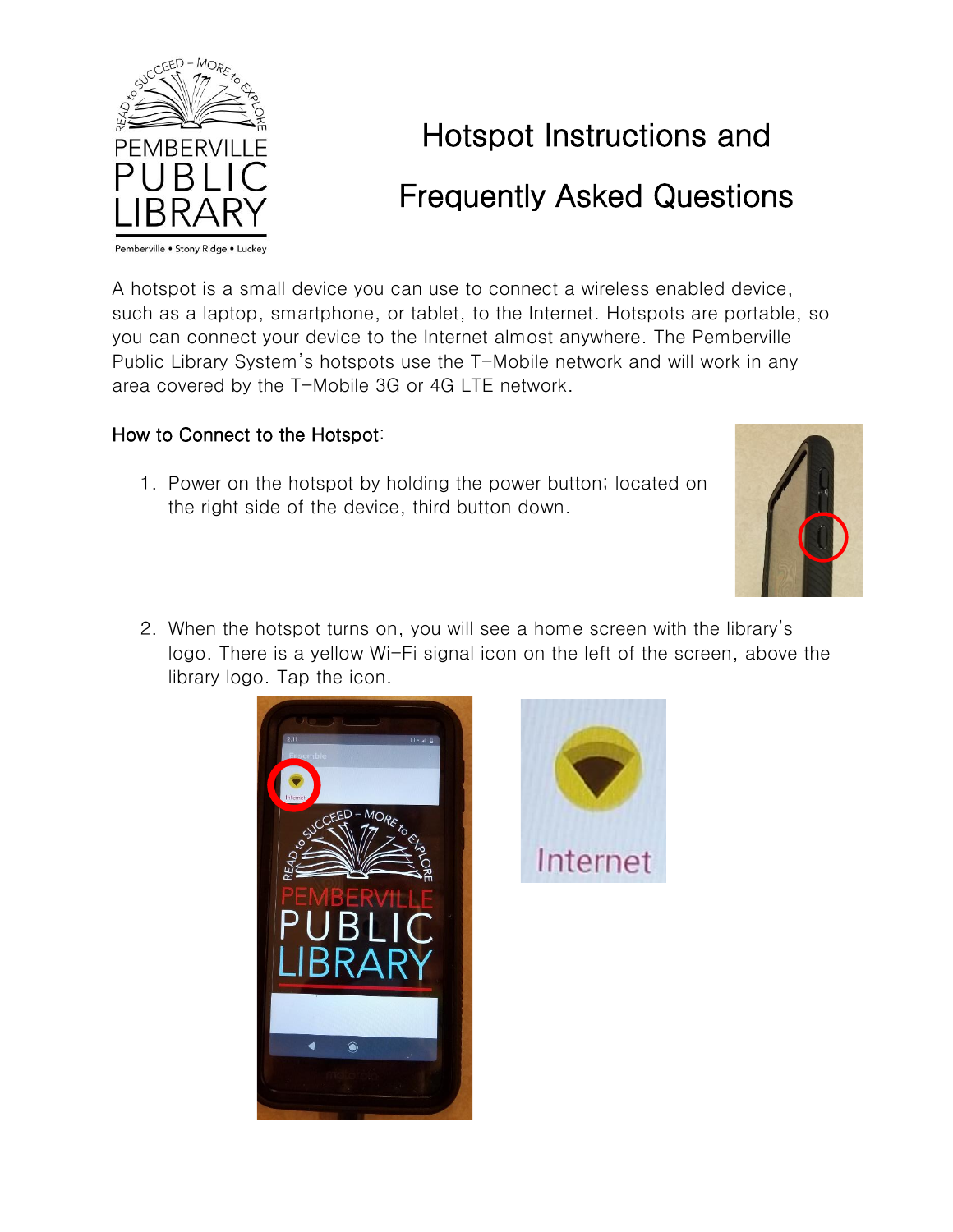- 3. You should now see a screen with three options: (1) A video on how to connect your device to the hotspot, (2) Google Chrome Internet browser, and (3) Turning on the Wi-Fi.
	- a. Select the icon to turn on the Wi-Fi at the bottom of the screen.



- 4. To turn on the Wi-Fi, tap the words "Wi-Fi hotspot" at the top of the screen. Then tap the On/Off button at the top of the screen. It will highlight in green when the Wi-Fi is on.
	- a. Below the On/Off is the hotspot name, you will search for this name in your list of available Wi-Fi networks on your personal device. You can do this in the Settings menu on your personal device. Make sure the Wi-Fi connection on your personal device is turned on.

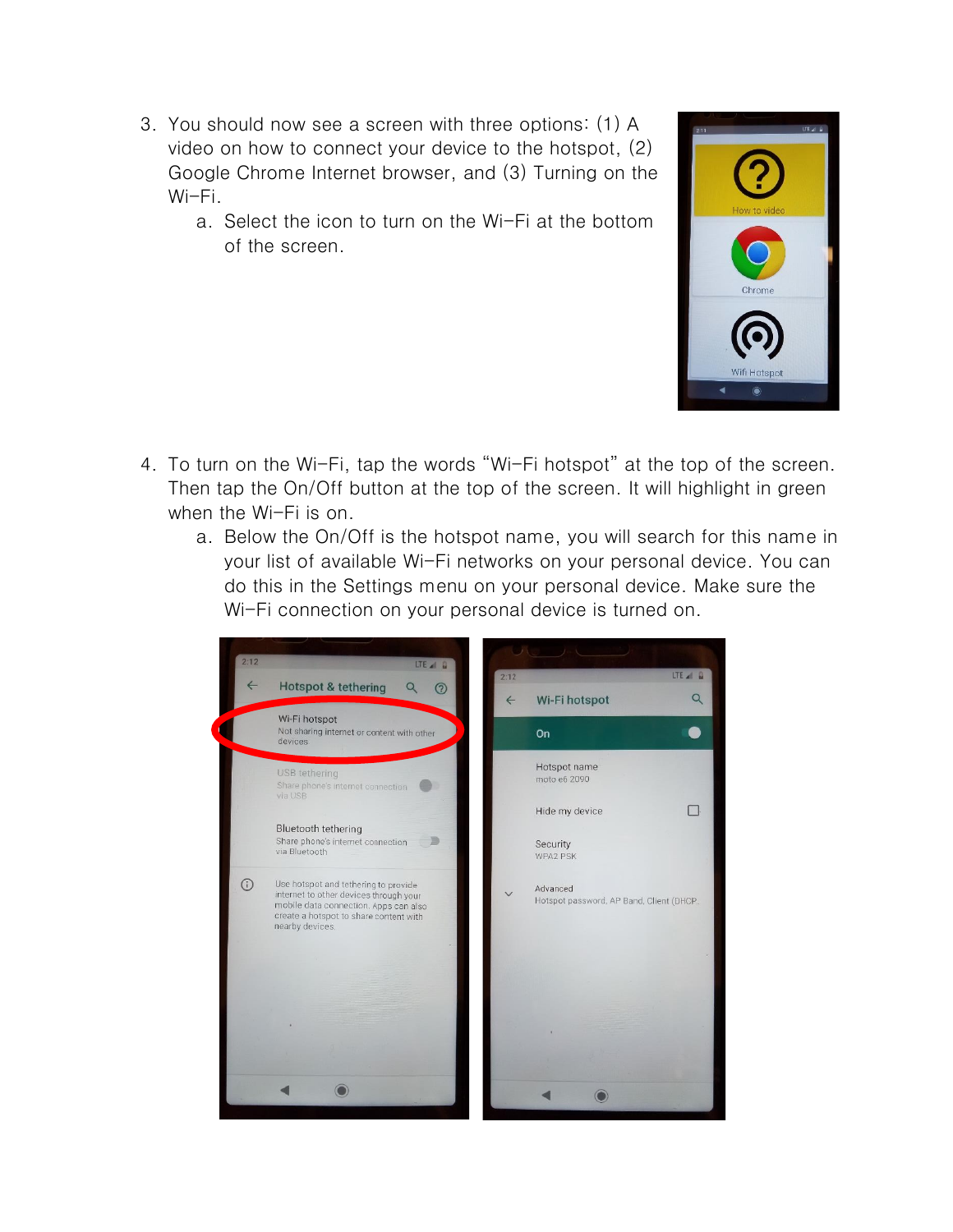- 5. Next, you will need to enter the hotspot's password on your personal device to connect to the hotspot. The password is found in the "Advanced" section on the hotspot.
	- a. Tap on "Advanced," then tap on "Hotspot Password" to see the password. Enter the password on your personal device to connect to the hotspot.



6. Once your personal device is connected to the hotspot, you will be able to use the Internet! Up to eight devices can connect to the hotspot at one time.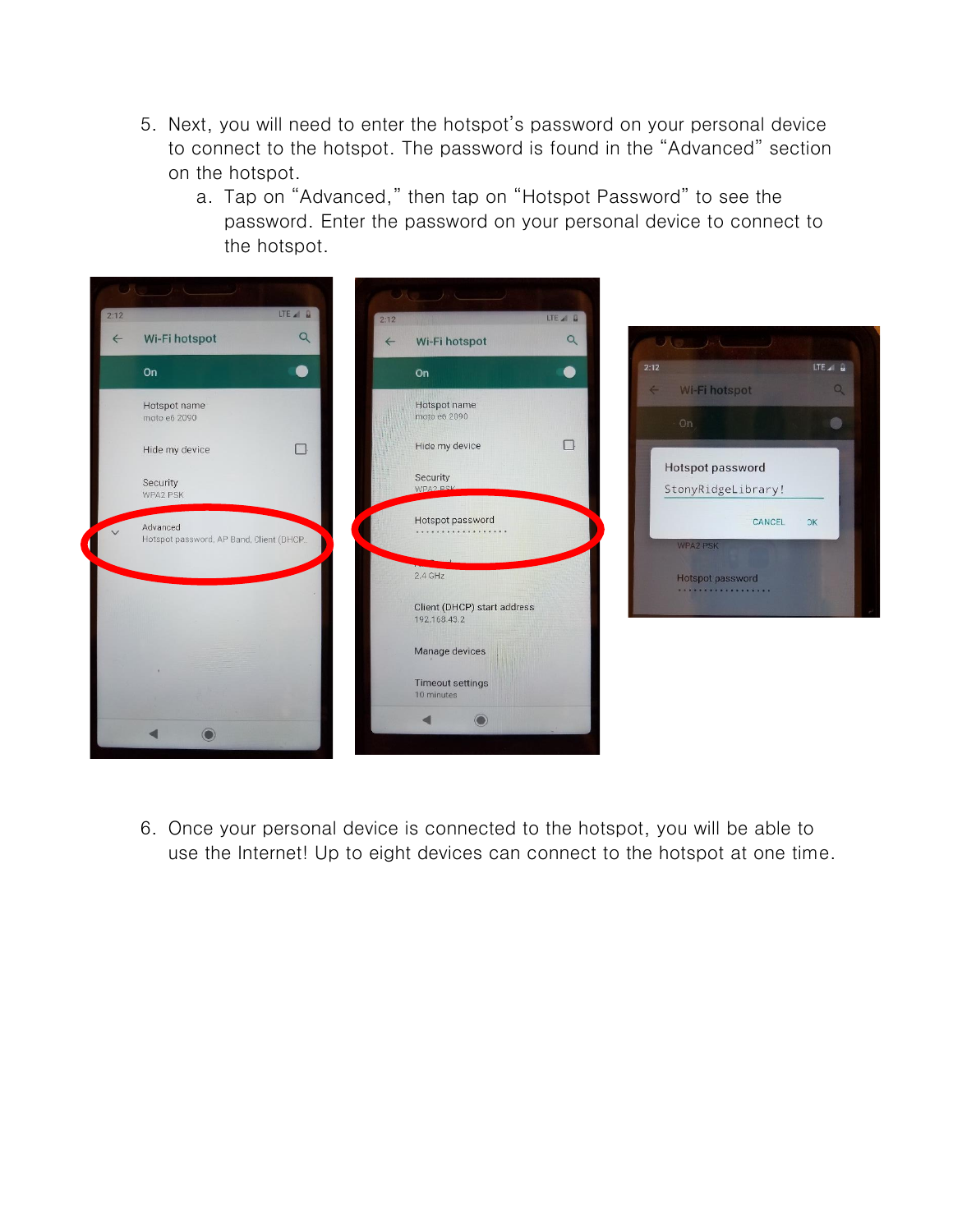## Frequently Asked Questions:

- My device will not connect to the hotspot/will not stay connected.
	- o A hotspot connects to nearby cellular towers, just like a smartphone does, and then wirelessly shares its data connection with nearby Wi-Fi-enabled devices, like a laptop. The hotspot needs to connect to a T-Mobile cell tower in order to function. Signal strength will vary based on the physical location of your hotspot.
	- o Troubleshooting connection issues:
		- Move the device to a different location. For example, try setting it next to a window or taking it to a different side of the house, so it can more easily connect with a T-Mobile cell tower.
		- Restart the hotspot and your personal device. Hold the power button until the power options pop up, then select "restart."
		- Check to see that the Wi-Fi connection on your personal device is turned on. This can be done in the settings menu on your device.
		- Make sure the hotspot is not more than 30 feet away from your personal device. The connection strength will be weaker if your device is farther away from the hotspot.
- What comes in a hotspot kit?
	- $o<sub>1</sub>$  box
	- o 1 hotspot device in a protective case
	- o 1 micro USB cable
	- o 1 wall charger
- Where can I check out a hotspot?
	- o Hotspots are available at the circulation desk at the Pemberville, Stony Ridge, and Luckey library branches. Each library has three hotspots.
- Can I place a hold on a hotspot?
	- o Yes, you can place a hold on a hotspot by calling the library. One hotspot may be placed on hold at a time.
		- Pemberville: 419-287-4012
		- Stony Ridge: 419-837-5948
		- Luckey: 419-833-6040